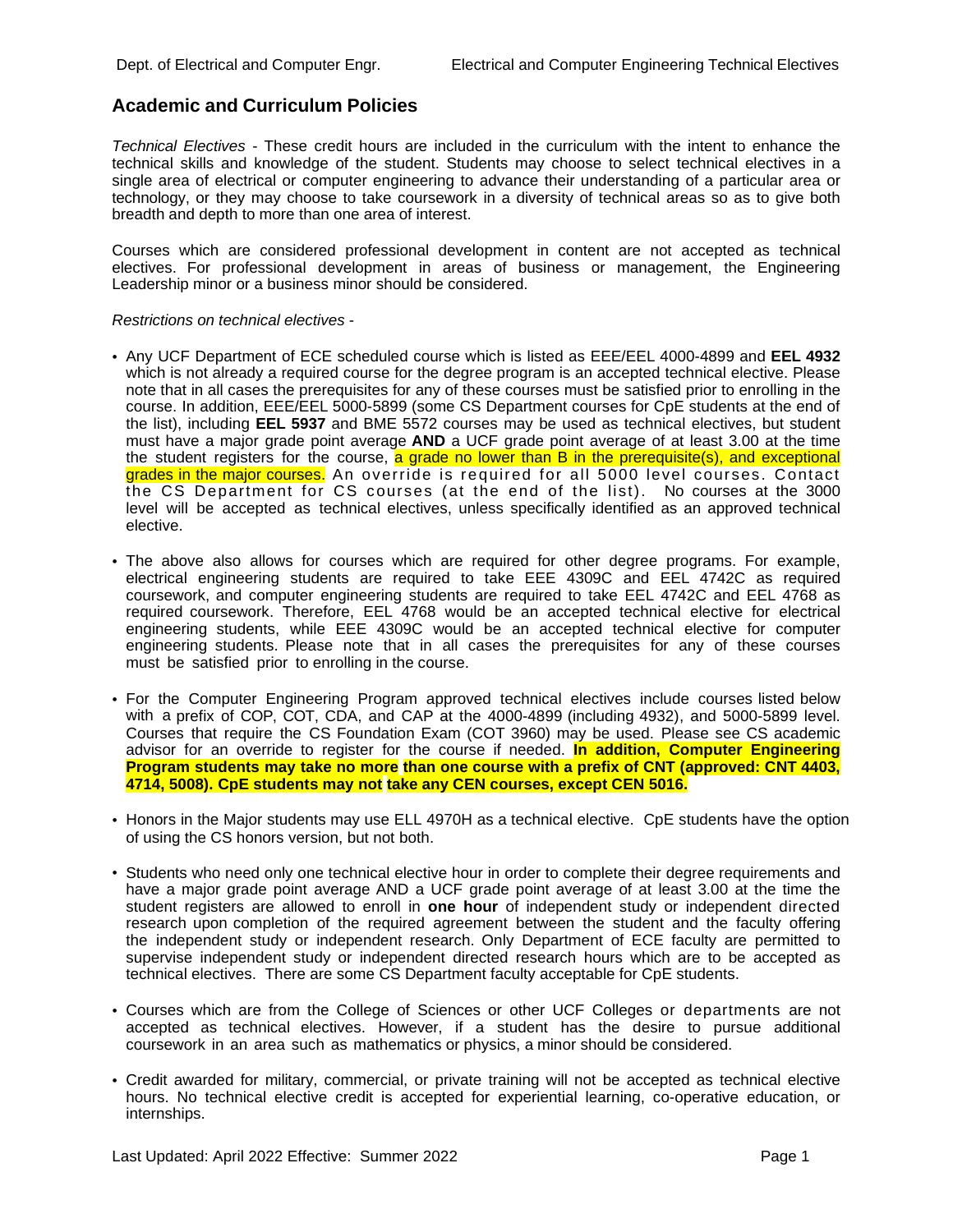## EE3: RF and Microwaves Track CpE1: Digital VLSI Circuits Track

## EE1: Power and Renewable Energy Track EE2: Communications and Signal Processing Track

| Program                                   | Course                                                                                                                                                                                                                                                                                                                |
|-------------------------------------------|-----------------------------------------------------------------------------------------------------------------------------------------------------------------------------------------------------------------------------------------------------------------------------------------------------------------------|
| EE, CpE                                   | BME 5572 ECS-EECS 3(3,0) Biomedical Nanotechnology: PR: EEL 3123C with a "C" (2.0) or better grade.<br>Human Physiology, Bioelectric Phenomena and Neurons, Nanoelectronics for fabrication of biochips for human<br>biomedical applications, self-assembly, bioelectronics, moral and ethical issues.                |
| EE, CpE                                   | EGN 4060C ECS-ECS 3(2,3) Introduction to Robotics: PR: COP 3223C or EGN 3211; and EEL 3657or<br>EEL 4742C or COP 3503C or EGN 3321. Theory and application of robotics topics including; architecture,<br>path planning, sensing and manipulation.                                                                    |
| EE <sub>1</sub><br>EE <sub>2</sub><br>CpE | EEE 4309C ECS-EECS 4(3,3) Electronics II: PR: EEE 3307C, EEE 3342C with a grade of "C" (2.0) or better.<br>Ideal Op-Amps and applications. Introduction to Logic Circuits; Bipolar, MOS and CMOS families; Flip-flops and<br>memory cells, comparators and timing circuits: A/D and D/A converters. M&S fee \$20.00   |
| EE                                        | EEE 4314 ECS-EECS 3(3,0) Device Electronics for Integrated Circuits: PR: EEE 3350. P.N. Junctions, Bipolar<br>Transistor Analysis, Metal Semiconductor contacts, MOS Systems MOSFET Analysis and Limitations.                                                                                                         |
| CpE                                       | EEE 4334 - Computer-Aided Design of VLSI: PR: Grade of "C" (2.0) or better in both COP 3503C and EEE<br>3342C . Introduction to computer-aided design techniques for high-level synthesis, logic synthesis, and physical<br>synthesis. Emphasis on algorithms and data structures.                                    |
| EE, CpE                                   | EEE 4346C ECS-EECS 3(2,3) Hardware Security and Trusted Circuit Design: PR: EEL 3801C with a grade of<br>"C" (2.0) or better. Design, analysis and synthesis of sequential logic circuits and systems. Data path and<br>controller design using a hardware descriptive language. Case studies on hardware security.   |
| EE                                        | EEE 4463 ECS-EECS 3(3,0) MEMS Devices and Applications: PR: EEE 3350 or C.I. Micro-Electro Mechanical<br>Systems devices, microfabrication, sensors and actuators, bulk and surface micromachining, optical MEMS,<br>instrumentation and applications.                                                                |
| EE, CpE                                   | EEE 4650 - Introduction to Sensors PR: EEL 3123C. Basics of measurements, physics of energy transduction,<br>sensor specifications (range, sensitivity, accuracy, repeatability, noise), applications, basics of signal<br>conditioning.                                                                              |
| EE, CpE                                   | EEE 4775 - Real-Time Systems PR: COP 4600 or EEL 4768 or EEL 4742C. Introduction to specification,<br>analysis, design, and validation techniques for real-time (operating) systems with an emphasis on real-time<br>scheduling theory.                                                                               |
| EE                                        | EEE 5265 ECS-EECS 3(3,0) Biomedical Effects and Applications of Electromagnetic Energy: PR: EEL 3470 or<br>C.I. RF and microwave energy and their interaction with biological materials. Specific biomedical effects such as<br>absorption, thermal therapy, hyperthermia, etc., will be discussed.                   |
| EЕ                                        | EEE 5272 ECS-EECS 3(3,0) Biomedical Sensors: PR: EEL 4750 or EEL 4832 or C.I. Study of engineering<br>concepts behind the various biomedical sensors used to monitor a patient undergoing clinical therapy.                                                                                                           |
| EE                                        | EEE 5279 ECS-ECE 3(3,0) Advanced Bioelectronics Systems: PR: EEE 4309C or C.I. Advanced<br>bioelectronics systems and techniques that enable recent biophysical and biomedical research will be<br>discussed.                                                                                                         |
| EE                                        | EEE 5323 Radio Frequency Integrated Circuit Design: PR: EEE 3307C and EEL 3470<br>This course introduce the principles, analysis, and design of Radio frequency (RF) integrated circuits for<br>wireless communication systems.                                                                                       |
| EE                                        | EEE 5332C ECS-EECS 3(2,3) Thin Film Technology: PR: EEE 3350 or equivalent. Presents the various thin<br>film deposition techniques for the fabrication of microelectronic, semiconductor, and optical devices. M&S fee:<br>\$70.00                                                                                   |
| EE                                        | EEE 5352 ECS-EECS 3(3,0) Semiconductor Material and Device Characterization: PR: EEE 3350 or C.I.<br>Semiconductor material characterization resistivity, mobility, doping carrier lifetime, device properties, threshold<br>voltage, interface charge of MOS devices, optical and surface characterization of films. |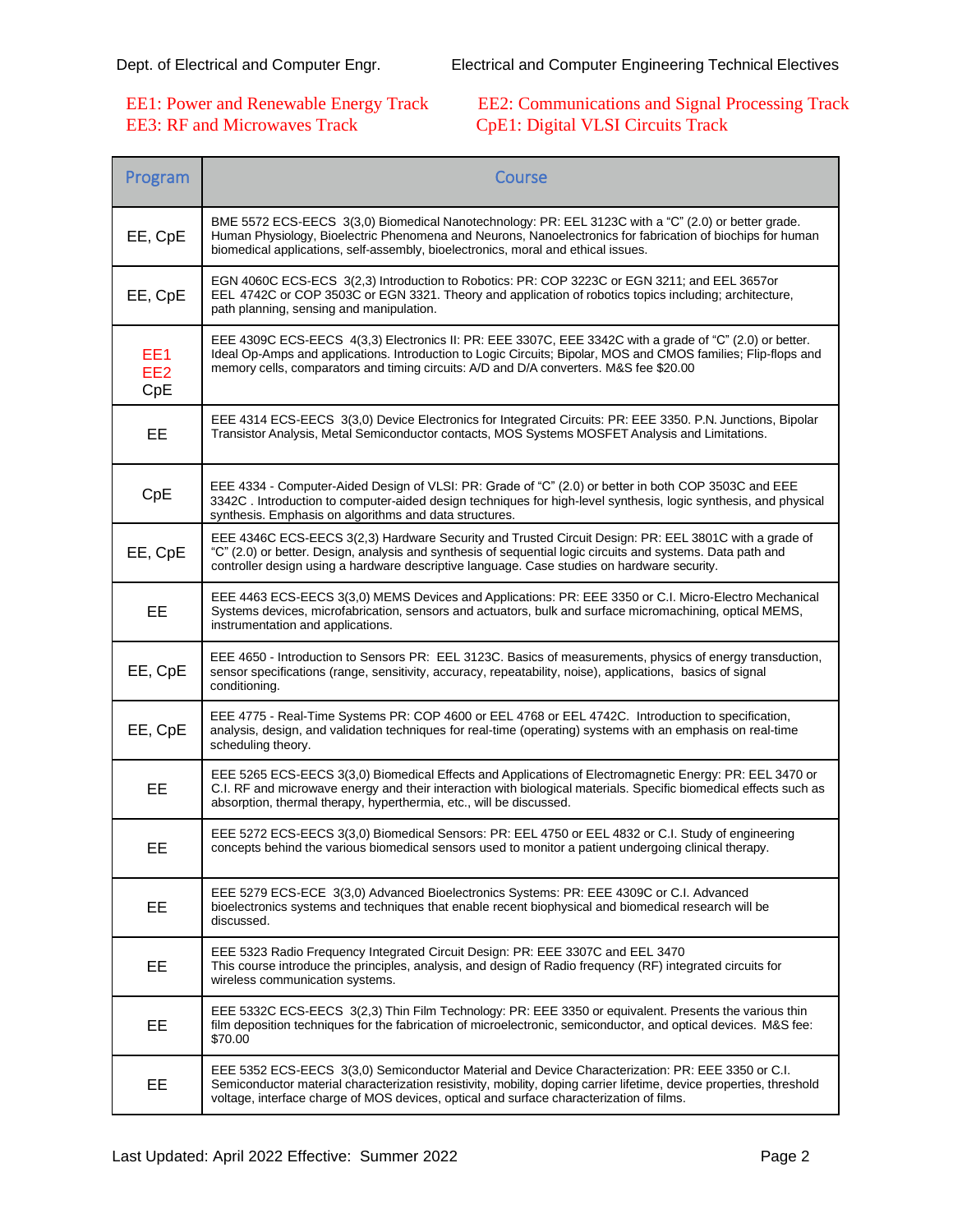| <b>PROGRAM</b> | <b>COURSE</b>                                                                                                                                                                                                                                                                                                                                                 |
|----------------|---------------------------------------------------------------------------------------------------------------------------------------------------------------------------------------------------------------------------------------------------------------------------------------------------------------------------------------------------------------|
| EE, CpE        | EEE 5353 ECS-EECS 3(3,0) Semiconductor Device Modeling and Simulation: PR: EEE 3307C. Large signal<br>and small signal model development for semiconductor diodes, BJTs, and MOSFETs. Parameter extraction,<br>numerical algorithm, and SPICE simulation are included.                                                                                        |
| EE             | EEE 5356C ECS-EECS 4(3,3) Fabrication of Solid-State Devices: PR: EEE 3350. Fabrication of microelectronic<br>devices, processing technology, ion implantation and diffusion, device design, and layout. Laboratory includes<br>device processing technology. M&S fee: \$70.00                                                                                |
| EE, CpE        | EEE 5370 ECS-EECS 3(3,0) Operational Amplifiers: PR: EEE 4309C. Ideal and non-ideal Op-Amps. Linear<br>applications. Active RC and switched-capacitor filters. Non-linear and other functional circuits. Frequency<br>stability and compensation of Op-Amps.                                                                                                  |
| EE             | EEE 5378 ECS-EECS 3(3,0) CMOS Analog and Digital Circuit Design: PR: EEE 4309C. Advanced principles<br>and design techniques for CMOS ICs including most recent published results.                                                                                                                                                                            |
| EE, CpE        | EEE 5390C ECS-EECS 3(2,3) Full-Custom VLSI Design: PR: EEE 3307C and EEE 3342C with a "C" (2.0) or<br>better grade. Provide background in integrated devices, circuits, and digital subsystems needed for design and<br>implementation of silicon logic chips.                                                                                                |
| EE, CpE        | EEE 5513 ECS-EECS 3(3,0) Digital Signal Processing Applications: PR: EEL 4750. The design and practical<br>consideration for implementing Digital Signal Processing Algorithms including Fast Fourier Transform<br>techniques, and some useful applications.                                                                                                  |
| EE             | EEE 5542 ECS-EECS 3(3,0) Random Processes I: PR: EEL 3552C and STA 3032. Elements of probability<br>theory, random variables, and stochastic processes.                                                                                                                                                                                                       |
| EE             | EEE 5555 ECS-EECS 3(3,0) Surface Acoustic Wave Devices and Systems: PR: EEL 3552C. Course discusses<br>SAW technology which includes the physical phenomenon, transducer design and synthesis, filter design and<br>performance parameters. Actual devices and communication systems are presented.                                                           |
| EE, CpE        | EEE 5557 ECS-EECS 3(3,0) Introduction to Radar Systems: PR: EEL 3552C. Introduction to Pulse and CW<br>Radar Systems. Chirp Radar Systems. Tracking Radar. Noise in Radar Systems.                                                                                                                                                                            |
| EE, CpE        | EEE5781 - Cyber-Physical Technologies for Smart Communities: Prerequisite(s): EEL4781 or EEL4515C.<br>Introducing technologies that enable smart and connected communities; technologies include sensing, computing,<br>communications, and device technologies related to smart grid, smart infrastructure, and intelligent transportation<br>systems.       |
| CpE            | EEE 5790 - Introduction to Secure Architectures: Prerequisite(s): EEL 4768.<br>This course will provide the students with basic understanding of the state-of-the-art support for implementing<br>security primitives in commodity processors. Specifically, the course focus on Intel's Safe-Guard<br>Extension(SGX), ARM's TrustZone and AMD's SME and SEV. |
| CpE            | EEL 3552C ECS-EECS 4(3,3) Signal Analysis and Analog Communication: PR: EEL 3123C with a grade of<br>"C" (2.0) or better. Signals and signal space, Signals and signal space, Fourier series, Fourier Integral,<br>transmission over linear systems, AM, FM, PM, sampling theorem and Nyquist rate. M&S fee \$15.00                                           |
| CpE            | EEL 3657 ECS-EECS 3(3,0) Linear Control Systems: PR: EEL 3123C with a grade of "C" (2.0) or better. Control<br>theory, transfer function modeling, Nyquist criteria, root locus, Bode plots, and Design of lead and lag<br>compensation.                                                                                                                      |
| EE, CpE        | EEL 4140C ECS-EECS 4(3,3) Analog Filter Design: PR: EEL 3123C with a grade of "C" (2.0) or better. Passive<br>and active analog filter design. M&S fee \$15.00                                                                                                                                                                                                |
| EE, CpE        | EEL 4205 ECS-EECS 3(3,0) Electric Machinery: PR: EEL 3004C with a grade of "C" (2.0) or better.<br>Fundamentals of DC and AC electric machines.                                                                                                                                                                                                               |
| EE, CpE        | EEL 4216 ECS-EECS 3(3,0) Fundamentals of Electric Power Systems: PR: EEL 3004C with a grade of<br>"C" (2.0) or better. Three-phase power representation and analysis, transformers, per unit system, symmetrical<br>components, faults, and transmission lines.                                                                                               |
| EE, CpE        | EEL 4298 - Power System Economics. Prerequisite(s): EEL 3004C<br>The course examines fundamentals of power system economics, including power market operations and power<br>system planning.                                                                                                                                                                  |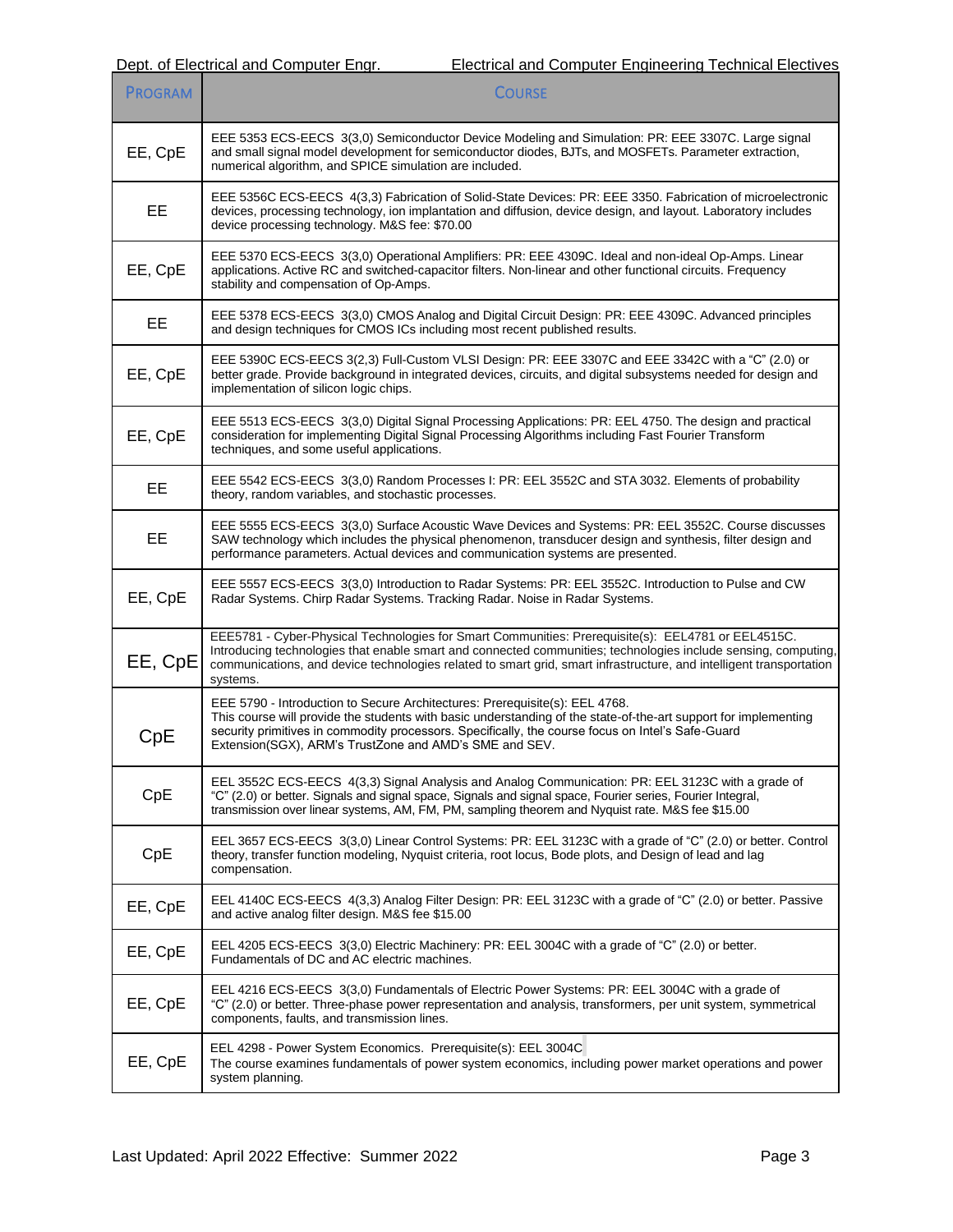| <b>PROGRAM</b> | <b>COURSE</b>                                                                                                                                                                                                                                                                                                                                    |
|----------------|--------------------------------------------------------------------------------------------------------------------------------------------------------------------------------------------------------------------------------------------------------------------------------------------------------------------------------------------------|
| EE             | EEL 4294 ECS-ECE 3(3,0) Introduction to Smart Grid: PR: (EEE 3307C and EEL 3657) or EEL 4216 or C.I.<br>Fundamentals of electric power systems, distributed generation and smart grid components, voltage control and<br>VAR compensation, demand response, leader-follower optimization, resiliency.                                            |
| EE, CpE        | EEL 4362 ECS-ECE 3(3,0) Post-CMOS Devices and Circuits: PR: EEE 3342C with a grade of "C" (2.0) or better<br>and EEE 3307C.Post-CMOS device technologies for next-generation energy efficient memory and logic designs.                                                                                                                          |
| EE             | EEL 4436C ECS-EECS 4(3,3) Microwave Engineering: PR: EEL 3470. Transmission line theory, Smith charts,<br>S-parameters, simple impedance matching circuits, wave guides, resonators, basic microwave measurements.<br>May be repeated for credit. M&S fee: \$35.00                                                                               |
| EЕ             | EEL 4440C Optical Engineering: PR: EEL 3470 or C.I. Lens systems, aberrations, sources, radiometry,<br>detectors, physical optics, interferometric devices, applications to engineering design problems.                                                                                                                                         |
| EE, CpE        | EEL 4515C ECS-ECE 4(3,3) Fundamentals of Digital Communication: PR: EEL 3552C. Sampling and<br>aliasing, quantization, PCM, delta modulation, line coding, intersymbol interference, Digital carrier systems,<br>ASK, FSK, PSK, M-ary communication, Noise, BER analysis. M&S fee \$20.00                                                        |
| EE, CpE        | EEL 4518 ECS-EECS 3(3,0) Satellite Communications: PR: EEL 3552C. The principles of satellite<br>communications, including communications satellites, Earth stations, link analysis, FDMA and TDMA. May be<br>repeated for credit.                                                                                                               |
| EE, CpE        | EEL 4612C ECS-EECS 4(3,3) Introduction to Modern and Robust Control: PR: EEL 3657. Classical control<br>theory including differential equations and Laplace transform techniques, stability analysis, and classical<br>frequency domain design. Modeling and Position, Speed, Vibration Control Design Laboratories.                             |
| EE, CpE        | EEL 4635C CECS-EECS 4(3,3) Computer Control Systems: PR: EEL 3657. Discrete-time systems, the z-<br>transform, and single loop computer control systems. Digital simulation in the analysis and design of processes<br>with embedded computers. No graduate credit for both EEL 5630 and this course.                                            |
| EE, CpE        | EEL 4660 ECS-EECS 3(3,0) Robotic Systems: PR: EGN 3321 or EEL 4742C or COP 3503C. Team based<br>development of a robotic system incorporating concepts such as sensing, computer vision, machine learning,<br>localization, mapping, manipulation and locomotion.                                                                                |
| CpE<br>EE3     | EEL 4750 ECS-EECS 3(3,0) Digital Signal Processing Fundamentals: PR: EEL 3123C with a grade of "C" (2.0)<br>or better. Study of discrete-time signals and systems, Z-transform, DFT introduction to digital filter design.                                                                                                                       |
| EE             | EEL 4768 ECS-EECS 3(3,0) Computer Architecture: PR: EEL 3801C or CDA 3103C with a grade of "C" (2.0) or<br>better. Computer systems performance and evaluation, processor datapath and control, microprogrammed<br>architectures, instruction and arithmetic pipelines, cache and virtual memory, and RISC vs. CISC.                             |
| EE             | EEL 4781 ECS-EECS 3(3,0) Computer Communication Networks: PR: EEL 3801C with a grade of "C" (2.0) or<br>better and STA 3032. Network models. Media access protocols. Data link control. Routing and flow control.<br>Internetworking. Current architectures and protocols: OSI, ethernet, token, ring, FDDI, HSLC, X.25, etc.                    |
| EE, CpE        | EEL 4783 ECS-EECS 3(3,0) Hardware Description Languages in Digital Systems Design: PR: EEE 3342C with<br>a grade of "C" (2.0) or better. Hardware description languages, simulation and synthesis of RTL circuits and<br>systems, design examples and projects.                                                                                  |
| EE, CpE        | EEL 4798 ECE-EECS 3(3,0) Massive Storage and Big Data: PR: EEL 3801C or CDA 3103C. Fundamentals<br>in big data architecture and its enabling file storage systems Infrastructure such as MapReduce and storage,<br>with a focus on system architecture, file storage, programming models, application development and<br>performance evaluation. |
| EE, CpE        | EEL 4815 3(3,0) Current Topics in Machine Learning I: EEL 3801C with a grade of "C" (2.0) or better; COP<br>3503C with a grade of "C" (2.0) or better; STA 3032 or EEL 3021. Machine Learning and Applications.<br>Perception Network, BP Network, Convolutional NN, Recurrent NN, Evolutionary Computation, and<br>Reinforcement Learning.      |
| EE, CpE        | EEL 4817H ECS-EECS 3(3,0) Honors Current Topics in Machine Learning II: PR: Consent of Honors and EEL<br>4818H. Research topics in Machine Learning. Students will be assigned a research project and a faculty mentor<br>who will supervise this project.                                                                                       |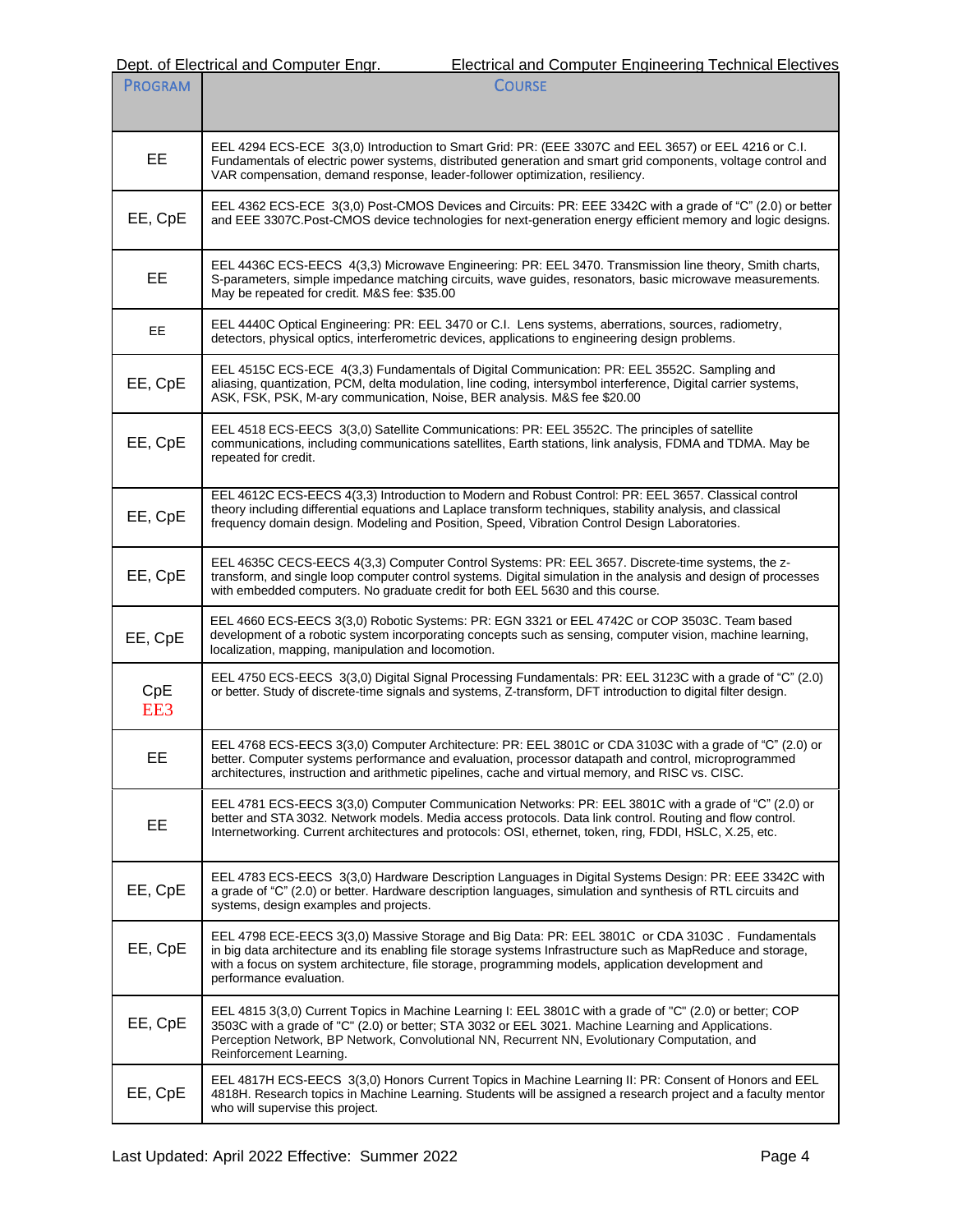| Program | <b>Course</b>                                                                                                                                                                                                                                                                                                                                            |
|---------|----------------------------------------------------------------------------------------------------------------------------------------------------------------------------------------------------------------------------------------------------------------------------------------------------------------------------------------------------------|
| EE, CpE | EEL 4832 ECS-EECS 3(3,0) Engineering Applications of Computer Methods: PR: EEL 3123C and EGN 3211 both<br>with a grade of "C" (2.0) or better. Engineering applications of numerical methods, including solution of differential<br>equations, simulation, optimization, and multidimensional root-finding, integration and series approximations.       |
| EE, CpE | EEL 4851C ECS-EECS 4(3,3) Engineering Data Structures: PR: EEL 3801C with a grade of "C" (2.0) or better.<br>Design of data structures and algorithms, with emphasis on performance analysis, memory organization, stacks,<br>queues, linked lists, trees, graphs, searches, and sorts. Introduction to object-oriented structures.                      |
| CpE     | EEL 4872 ECS-EECS 3(3,0) Engineering Applications of Intelligent Systems: PR: EEL 4851C or COP 3503C or<br>equivalent or C.I. Knowledge and intelligence, predicate logic and automated reasoning, heuristic search,<br>knowledge representation, automated planning, introduction to machine learning, knowledge-based systems<br>and philosophy of AI. |
| EE, CpE | EEL 4882 ECS-EECS 3(3,0) Engineering Systems Software: PR: EEL 3801C. Introduction to operating systems<br>concepts and facilities for engineering applications, including multiprogramming, resource allocation and<br>management, systems utilities, and operating system implementation.                                                              |
| EE, CpE | EEL 4884C ECS-EECS 4(3,3) Engineering Software Design: PR: EEL 4851C. Software systems development<br>life cycle, function and object-oriented methodologies, CASE; Analysis, design, and development of a large<br>software project.                                                                                                                    |
| EE, CpE | EEL 4890 ECS-EECS 3(3.0) Continuous System Simulation I: PR: MAP 2302. Numerical integration techniques<br>and discrete time system models for approximating the dynamics of continuous systems.                                                                                                                                                         |
| EE, CpE | EEL 5173 ECS-EECS 3(3,0) Linear Systems Theory: PR: EEL 3657. Models and properties of linear systems,<br>transformation, controllability and observability, control and observer designs, MFD, and realization theory.                                                                                                                                  |
| EE, CpE | EEL 5185 ECS-EECS 3(3,0) System Identification: PR: EEL 3657 or C.I. Dynamic systems, models of time-<br>invariant linear, time-varying and nonlinear systems, nonparametric frequency and time domain identification<br>methods, kernel expansion techniques, parameter estimation methods, experiment design, and applications.                        |
| EE, CpE | EEL 5245C ECS-EECS 3(2,1) Power Electronics: PR: EEE 4309C. Principles of power electronics, power<br>semiconductor devices, inverter topologies, switch-mode and resonant dc-to-dc converters, cyclo-converters,<br>applications.                                                                                                                       |
| EE      | EEL 5250 ECS-EECS 3(3,0) Power System Detection and Estimation: PR: EEL 4216 or C.I.<br>This is an advanced course to power engineering, designed to provide students with the knowledge of stability<br>and outage detection and state estimation methods.                                                                                              |
| EE      | EEL 5255 Advanced Power Systems Analysis: PR: EEL 4216 or C.I.<br>This is an advanced course in power systems engineering, designed to provide a student with the knowledge of<br>steady-state analysis in power system operation.                                                                                                                       |
| EE      | EEL 5268 - Communications and Networking for Smart Grid: PR: EEL 4515C. Introduction to smart grid<br>communication infrastructure, communication technologies in smart grid, communication networking in smart grid,<br>communication for vehicle-to-grid systems, secure communication and networking.                                                 |
| EE      | EEL 5272 Biomedical Sensors: Prerequisite(s): EEL 4750 or EEL 4832 or C.I.<br>Study of engineering concepts behind the various biomedical sensors used to monitor a patient undergoing<br>clinical therapy.                                                                                                                                              |
| EE      | EEL 5291 ECS-EECS 3(3,0) Distributed Control and Optimization for Smart Grid: PR: EEL 3657 and EEL 4216<br>or C.I. Electric power systems, transmission and distribution networks, voltage stability and VAR control,<br>dispatch of distributed generation, optimization, frequency control, electricity markets and incentive controls.                |
| EЕ      | EEL 5296 ECS-EECS 3(3,0) Advanced Microgrid Design and Operation PR: EEL 4216.<br>Advanced course to power systems engineering, designed to provide students with the knowledge of microgrid<br>system fundamentals, design, and operation.                                                                                                              |
| EE      | EEL 5297 - Introduction to Smart Grid: PR: (EEE 3307C and EEL 3657) or EEL 4216 or C.I.<br>Fundamentals of electric power systems, distributed generation and smart grid components, voltage control<br>and VAR compensation, demand response, leader-follower optimization, resiliency.                                                                 |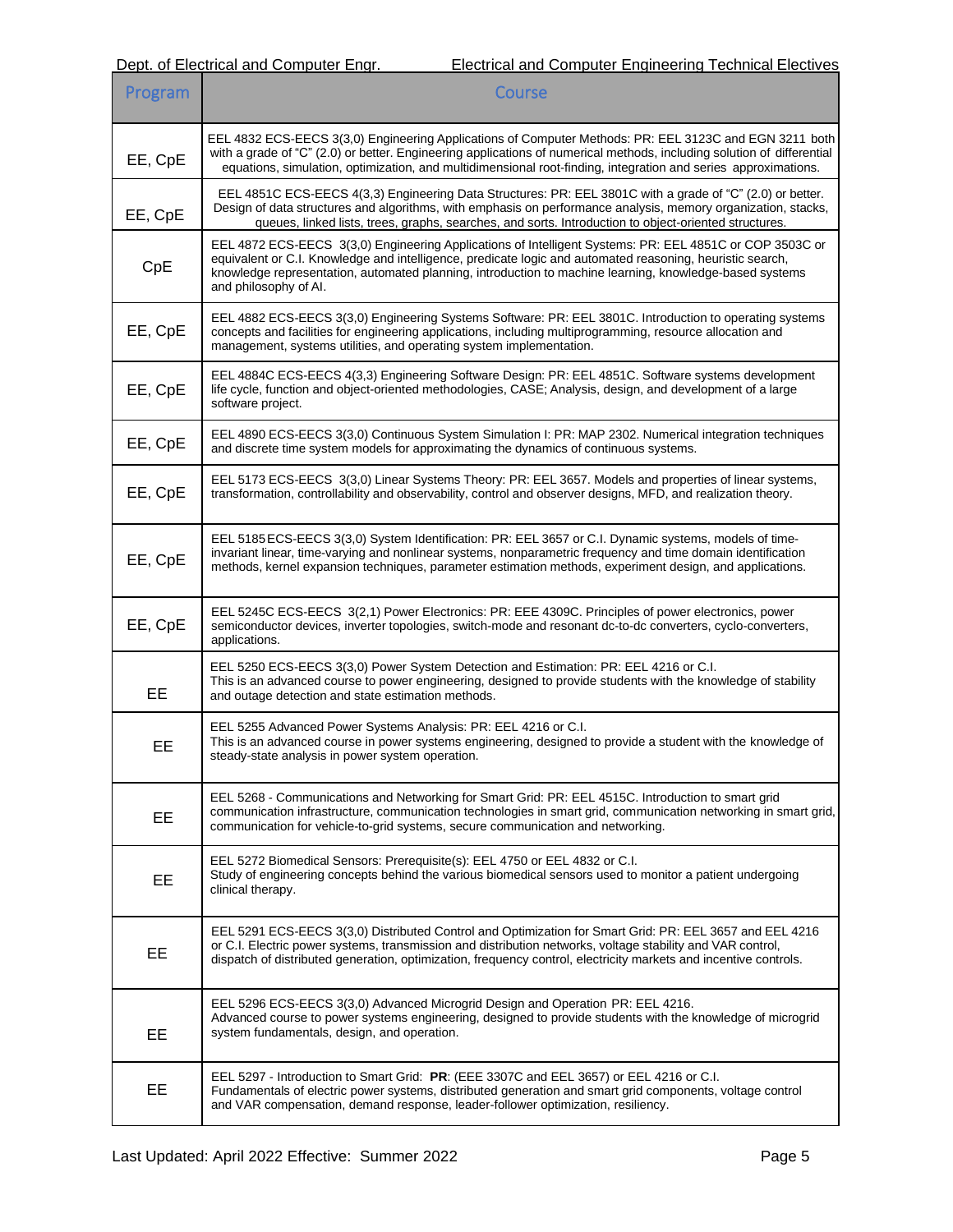| <b>Program</b>  | <b>Course</b>                                                                                                                                                                                                                                                                                                                                                                                                                   |
|-----------------|---------------------------------------------------------------------------------------------------------------------------------------------------------------------------------------------------------------------------------------------------------------------------------------------------------------------------------------------------------------------------------------------------------------------------------|
| <b>EE</b>       | EEL 5432 ECS-EECS 3(3,0) Satellite Remote Sensing: PR: EEL 3470 or PHY 4324. Fundamentals of satellite<br>remote sensing, orbits and geometry, radiative transfer theory, microwave and infrared sensing techniques,<br>ocean, ice and atmosphere geophysical measurements.                                                                                                                                                     |
| EE              | EEL 5437C ECS-EECS 4(3,3) Microwave Engineering: PR: EEL 3470 or C.I. Transmission line theory, Smith<br>charts, S-parameters, simple impedance matching circuits, wave guides, resonators, basic microwave<br>measurements, M&S fee: \$40                                                                                                                                                                                      |
| EE              | EEL 5439C ECS-EECS 4(3,3) RF and Microwave Communications: PR: EEL 4436C or equivalent. RF and<br>microwave active circuits microstrip amplifier, oscillator, and mixer design and fabrication. Receiver design,<br>noise, familiarization with network and spectrum analyzers. M&S fee: \$40.00                                                                                                                                |
| EE              | EEL 5462C ECS-EECS 3(3,0) Antenna Analysis and Design: PR: EEL 3470 or equivalent. Fundamentals of<br>antennas; dipoles, loops, arrays, apertures, and horns. Analysis and design of various antennas.                                                                                                                                                                                                                          |
| EE <sub>2</sub> | EEL 5582 - Fundamentals of Wireless Communications: PR: EEL 4515C and EEL 3021. Large and small<br>scale radio propagation effects, performance of digital modulation over wireless channels, capacity analysis<br>of wireless channels, signal processing techniques to mitigate fading effects and improve performance of<br>wireless systems (diversity techniques, adaptive modulation, multiple antenna and MIMO systems). |
| EE              | EEL 5625 ECS-EECS 3(3,0) Applied Control Systems: PR: C.I. Designed to develop basic understanding of<br>advanced control methods for nonlinear systems described by ordinary and partial differential equations and to<br>expose recent results and ongoing research issues in the area of MEMS.                                                                                                                               |
| EE, CpE         | EEL 5630 ECS-EECS 3(3,0) Digital Control Systems: PR: EEL 3657. Real-time digital control system analysis<br>and design, Z-transforms, sampling and reconstruction, time and frequency response, stability analysis, digital<br>controller design.                                                                                                                                                                              |
| EE, CpE         | EEL 5659 - Introduction to Sensors: PR: EEL 3123C. Basics of measurements, physics of energy<br>transduction, sensor specifications (range, sensitivity, accuracy, repeatability, noise), applications, basics of<br>signal conditioning.                                                                                                                                                                                       |
| EE, CpE         | EEL 5669 ECS-EECS 3(3,0) Introduction to Robotics and Autonomous Vehicles PR: EEL 5173 or C.I. Forward<br>and inverse kinematics, velocity kinematics, dynamics, constrained motions, path and trajectory planning,<br>position and trajectory control, single and multivariable control, introduction to force/impedance control,<br>introduction to consensus-based control.                                                  |
| <b>EE</b>       | EEL 5690 ECS-EECS 3(3,0) Introduction to Medical Robotics and Tele-Operation: PR: EEL 3657 or Medical<br>students in their second year or later. Medical robots for minimally invasive surgery, kinematics, constrained<br>workspace and dexterity, haptics, tele-operation and network based control, basics of laparoscopic surgery.                                                                                          |
| EE, CpE         | EEL 5704 ECS-EECS 3(3,0) Computer Aided Logical Design: PR: EEL 4742C. Design, analysis and synthesis<br>of sequential logic circuits and systems. Data path and controller design using a hardware description language.                                                                                                                                                                                                       |
| CpE             | EEL 5706 Resilient Computer System Design: EEL 4768 or CDA 5106 or EEL 5708, or C.I. Advanced<br>concepts in hardware/software fault tolerance: fault models, coding in computer systems, module and system<br>level fault detection mechanisms, such as TMR, rollback, and recovery.                                                                                                                                           |
| EE, CpE         | EEL 5722C ECS-EECS 3(2,3) Field-Programmable Gate Array (FPGA) Design: PR: EEE 3342C with a "C"<br>(2.0) or better or C.I. FPGA architectures, design flow, technology mapping, placement, routing, reconfigurable<br>computing applications, and evolvable hardware.                                                                                                                                                           |
| EE, CpE         | EEL 5780 ECS-EECS 3(3,0) Wireless Networks: PR: EEL 4781 or C.I. The wireless networking topics include:<br>cellular networks, multiple access protocols, channel assignment and resource allocation, mobility and location<br>management, handoffs, routing, authentication, call admission control and QoS provisioning, network layer<br>issues, wireless data networking (WAP, GSM, GPRS, CDMA, WCDMA.).                    |
| CpE, EE2        | EEL 5781 Cyber-Physical Technologies for Smart Communities: PR: Graduate Standing, EEL 4781 or EEL<br>4515C or C.I. Introducing technologies that enable smart and connected communities; technologies include<br>sensing, computing, communications, and device technologies related to smart grid, smart infrastructure, and<br>intelligent transportation systems.                                                           |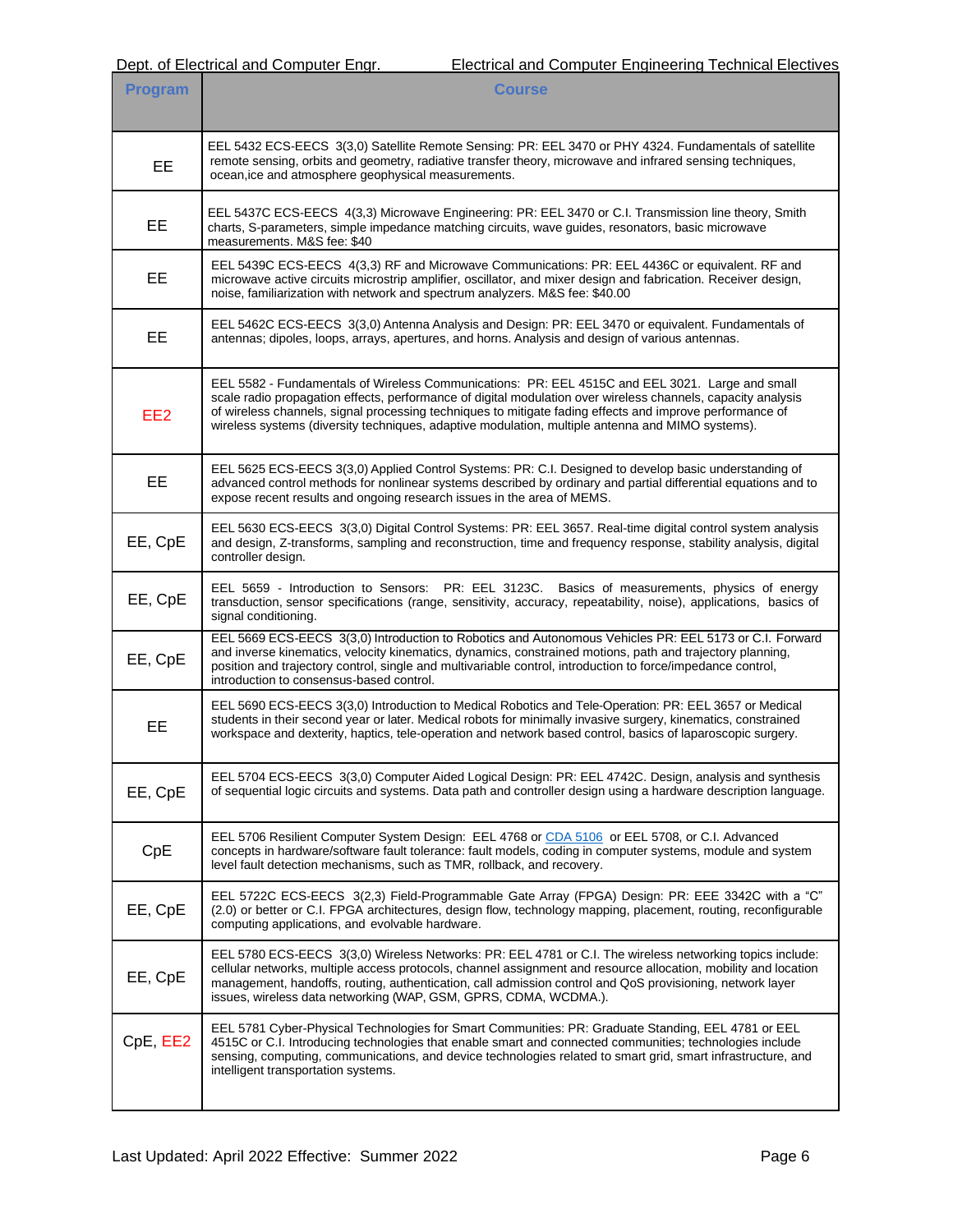| Program | <b>Course</b>                                                                                                                                                                                                                                                                                                                                                                         |
|---------|---------------------------------------------------------------------------------------------------------------------------------------------------------------------------------------------------------------------------------------------------------------------------------------------------------------------------------------------------------------------------------------|
| CpE     | EEL 5796 Big Data Computer Architecture and Systems: PR: EEL 4768 or CGS 3763 or C.I. Computer<br>hardware architecture and operating systems design, implementation and administrative techniques for big<br>data computing platforms which run applications to analyze datasets of massive size and dimensionality.                                                                 |
| EE, CpE | EEL 5820 ECS-EECS 3(3,0) Image Processing: PR: MAP 2302, EEL 4750 or C.I. Two-dimensional signal<br>processing techniques; pictorial image representation; spatial filtering; image enhancement and encoding;<br>segmentation and feature extraction; introduction to image understanding techniques.                                                                                 |
| EE, CpE | EEL 5825 ECS-EECS 3(3,0) Pattern Recognition and Learning from Big Data: PR: EEL 3021 or EEL 5542<br>Preliminaries of pattern recognition, Bayesian Decision Theory, linear discriminant functions, Neural Network<br>approaches, decision tree classifiers, unsupervised learning and clustering, non-parametric techniques, and<br>other topics reflecting the state-of-the art.    |
| CpE     | EEL 5860 Software Requirements Engineering: PR: Graduate standing or C.I.<br>Excellent oral and written communication skills. Excellent problem solving skills. In-depth study of software<br>requirements engineering within a process centered framework. Methods for requirements elicitation, analysis,<br>description, and validation. Formal and informal specification.        |
| EE, CpE | EEL5862 - Real-Time Systems: Prerequisites: COP4600 or EEL4768 or EEL4742C. Introduction to<br>specification, analysis, design, and validation techniques for real-time (operating) systems with an emphasis on<br>real-time scheduling theory.                                                                                                                                       |
| CpE     | EEL 5874 ECS-EECS 3(3,0) Expert Systems and Knowledge Engineering: PR: EEL 4872 or CAP 4630 C.l.<br>Introduction to expert systems in engineering. Expert systems tools and interviewing techniques. This course is<br>hands-on and project oriented.                                                                                                                                 |
| CpE     | EEL 5881 ECS-EECS 3(3,0) Software Engineering I: PR: COP 4331C or C.I. Design, implementation, and<br>testing of computer software for Engineering applications.                                                                                                                                                                                                                      |
| CpE     | CAP 4053 ECS-EECS 3(3,0) AI for Game Programming: PR: CS Foundation Exam or COP 3502C with a grade<br>of C or better or C.I. Surveys cutting-edge AI techniques for video games and board games and contrasts them<br>with more traditional approaches.                                                                                                                               |
| CpE     | CAP 4453 ECS-EECS 3(3,0) Robot Vision: PR: COP 3503C with a grade of C or better and MAC 2312, or C.I.<br>Perspective and orthographic projections; the processing of edges, regions, motion, shading, texture, object<br>detection, recognition, and machine learning.                                                                                                               |
| CpE     | CAP 4611 - Algorithms for Machine Learning. Prerequisite(s): COP 3502C and STA 2023 each with a grade of<br>"C" (2.0) or better. An overview of the most commonly used algorithms for supervised, unsupervised, and<br>reinforcement learning. Introduction to experimental design, evaluation metrics, and applications of machine<br>learning.                                      |
| CpE     | CAP 4720 ECS-EECS 3(3,0) Computer Graphics: PR: COP 3503C and MAC 1114C each with a grade of C<br>or better and COT 3960. Math for computer graphics, visibility and shading, graphics and data structure,<br>curves and surfaces, commodity graphics hardware, and graphics API.                                                                                                     |
| CpE     | CAP 5055 ECS-EECS 3(3,0) AI for Game Programming: PR: CS Foundation Exam or EEL 4851C or C.I.<br>Surveys cutting-edge AI techniques for video games and board games and contrasts them with more traditional<br>approaches.                                                                                                                                                           |
| CpE     | CAP 5100 ECS-EECS 3(3,0) Human-Computer Interface Design: PR: COP 4331C, graduate standing and/or<br>approval of the Director of the Software Engineering Certificate Program. Focuses on dynamics of human-<br>computer interaction. Provides a comprehensive overview of HCI design as a software discipline. Features a<br>user-centered approach to Web-based application design. |
| CpE     | CAP 5415 ECS-EECS 3(3,0) Computer Vision: PR: COP 3503C, MAC 2312 and COT 3960. Image<br>formation, binary vision, region growing and edge detection, shape representation, dynamic scene analysis,<br>texture, stereo and range images, and knowledge representation.                                                                                                                |
| CpE     | CAP 5510 ECS-EECS 3(3,0) Bioinformatics: PR: Background in programming language or molecular biology.<br>This course introduces problems, concepts, algorithms, and applications in Bioinformatics. It covers essential<br>topics such as sequence alignment and prediction of gene and protein structure.                                                                            |
| CpE     | CAP 5512 ECS-EECS 3(3,0) Evolutionary Computation: PR: CAP 4630 or COP 3503C or C.I. This course<br>covers the field of evolutionary computation, focusing on the theory and application of genetic algorithms.                                                                                                                                                                       |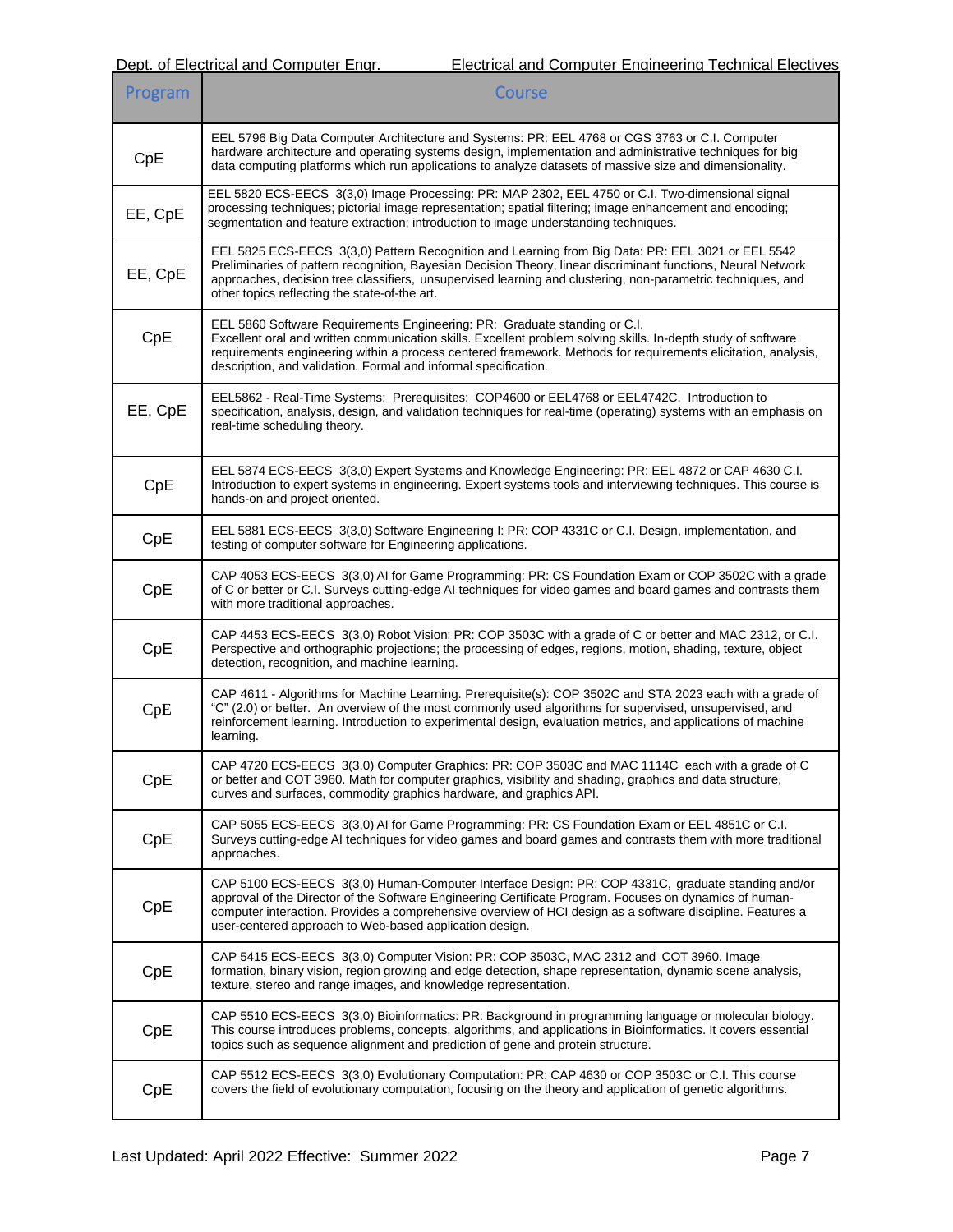| Program | <b>Course</b>                                                                                                                                                                                                                                                                                                                                                                                                          |
|---------|------------------------------------------------------------------------------------------------------------------------------------------------------------------------------------------------------------------------------------------------------------------------------------------------------------------------------------------------------------------------------------------------------------------------|
| CpE     | CAP 5610 ECS-EECS 3(3,0) Machine Learning: PR: CAP 4630 or C.I. Origin/evaluation of machine<br>intelligence; machine learning concepts and their applications in problem solving, planning and "expert<br>systems" symbolic role of human and computers.                                                                                                                                                              |
| CpE     | CAP 5636 ECS-EECS 3(3,0) Advanced Artificial Intelligence: PR: CAP 4630. Al theory of knowledge<br>representation, "expert systems", memory organization, problem solving, learning, planning, vision, and natural<br>language.                                                                                                                                                                                        |
| CpE     | CAP 5725 ECS-EECS 3(3,0) Computer Graphics I: Architecture of graphics processors; display hardware;<br>principles of programming and display software; problems and applications of graphic systems.                                                                                                                                                                                                                  |
| CpE     | CDA 5106 ECS-EECS 3(3,0) Advanced Computer Architecture: PR: EEL 4768C. Modern processor design,<br>instruction-level parallelism, thread-level parallelism, data-level parallelism, memory hierarchy, and I/O.                                                                                                                                                                                                        |
| CpE     | CDA 5110 ECS-EECS 3(3,0) Parallel Architecture and Algorithms: PR: COT 4210, CDA 5106. General-purpose<br>vs. special-purpose parallel computers; arrays, message-passing; shared-memory; taxonomy; parallization<br>techniques; communication synchronization and granularity; parallel data structures; automatic program<br>restructuring.                                                                          |
| CpE     | CEN 5016 ECS-EECS 3(3,0) Software Engineering: PR: Admission to MAT degree program . Application of<br>formal software processes, engineering methods, and documentation standards to the development of large<br>scale software systems. A team project is required.                                                                                                                                                  |
| CpE     | CNT 4403 ECS-EECS 3(3,0) Network Security and Privacy: PR: (CNT 3004 or EEL 4781 or CNT 4704) and<br>(CIS 3360 or CIS 3362) all with a grade of "C" (2.0) or better or C.I. Fundamentals of network security, protocols,<br>secure applications, network intrusion detection, security policy, firewalls, and privacy issues.                                                                                          |
| CpE     | CNT 4714 ECS-EECS 3(3,0) Enterprise Computing: PR: (CGS 3269, MAD 2104, COP 3330 and COP 3502C)<br>or (COP 3503C and Computer Science or Computer Engineering major) all with a grade of "C" (2.0) or better.<br>Client-server architecture. Server- side scripting: Servlets, JSP, PHP. JDBC and MySQL database; connectivity.<br>Multi-threaded Java applications. J2EE development. SSL., Event-driven programming. |
| CpE     | CNT 5008 ECS-EECS 3(3,0) Computer Communication Networks Architecture: PR: EEL 4768C. Computer<br>networks, layers, protocols and interfaces, local area networks networking.                                                                                                                                                                                                                                          |
| CpE     | COP 4020 ECS-EECS 3(3,0) Programming Languages I: PR: COP 3503C each with a grade of "C" (2.0) or<br>better and COT 3960. Parallel and distributed paradigms, architectures and algorithms, and the analytical tools,<br>environments and languages needed to support these paradigms.                                                                                                                                 |
| CpE1    | COP 4331C ECS-EECS 3(3,1) Processes for Object-Oriented Software Development: PR: COP 3503C with a<br>grade of "C" (2.0) or better and COT 3960 (CS majors). Concepts, principles, processes and methods for<br>developing large software systems featuring a team project using object-oriented design in UML and<br>implementation in C++.                                                                           |
| CpE     | COP 4516C ECS-EECS 3(1,3) Problem Solving Techniques and Team Dynamics: PR: COP 3503C with a grade<br>of "C" (2.0) or better. Design and implement solutions to problems requiring the applications of the different<br>algorithms. Team project format.                                                                                                                                                               |
| CpE     | COP 4520 ECS-EECS 3(3,0) Concepts of Parallel and Distributed Processing: PR: COP 3402 and COP 3503C<br>each with a grade of "C" (2.0) or better and COT 3960. Parallel and distributed paradigms, architectures and<br>algorithms, and the analytical tools, environments and languages needed to support these paradigms.                                                                                            |
| CpE1    | COP 4600 ECS-EECS 3(3,0) Operating Systems: PR: COP 3503C and COP 3402 (CS majors) each with a grade<br>of "C" (2.0) or better and COT 3960 (CS majors). Function and organization of operating systems, process<br>management, virtual memory, I/O management, and file management.                                                                                                                                   |
| CpE     | COP 4710 ECS-EECS 3(3,0) Database Systems: PR: COP 3503C with a grade of "C" (2.0) or better. Storage<br>and access Structures, database models and languages, related database design, and implementation<br>techniques for database management systems.                                                                                                                                                              |
| CpE     | COP 5021 ECS-EECS 3(3,0) Program Analysis: PR: COP 4020 and COT 4210 or C.I. Static analysis of<br>programs including theoretical and practical limitations, data flow analysis, abstract interpretation, and type and<br>effect systems. Tools to automate program analysis.                                                                                                                                          |